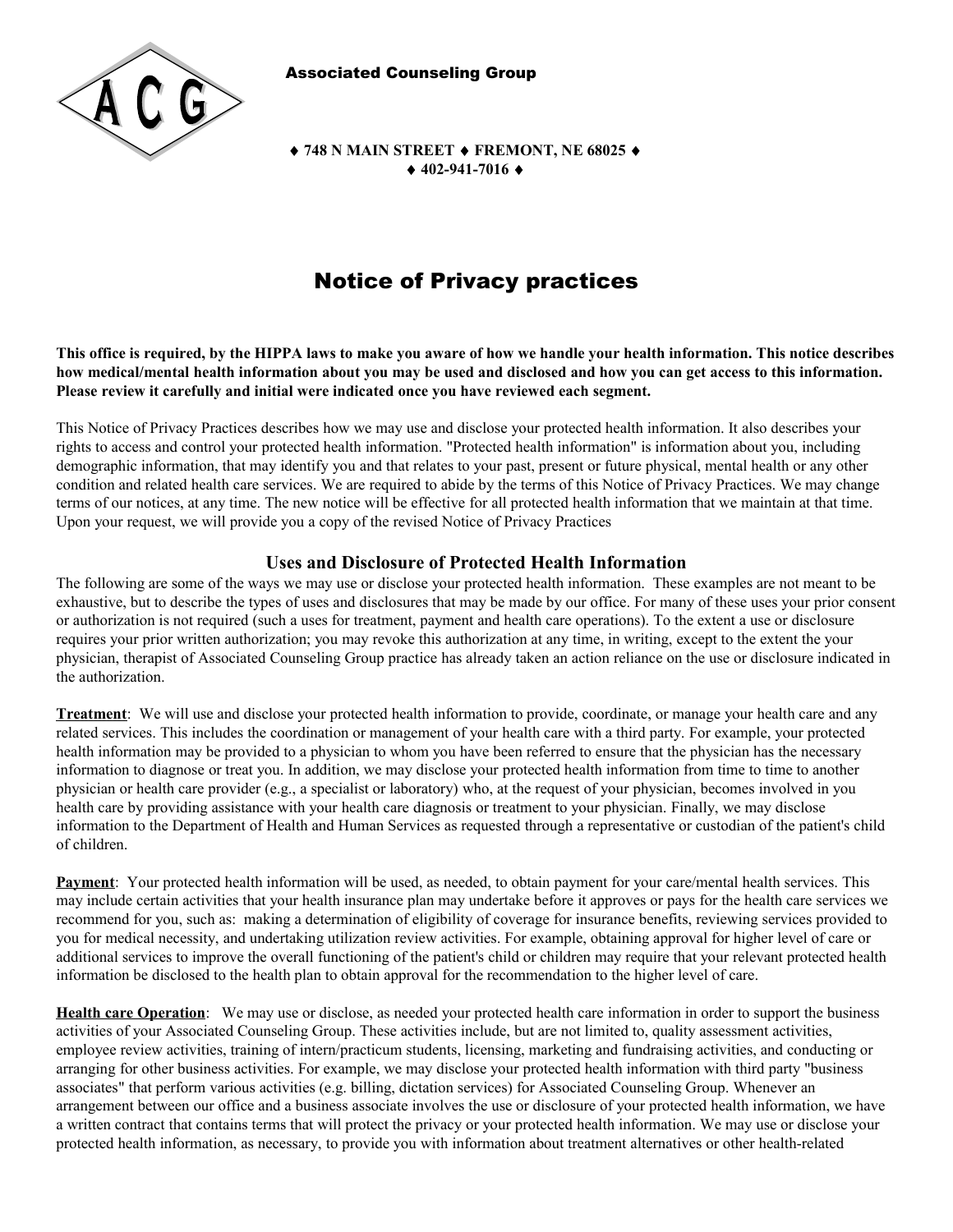benefits and services that may be of interest to you. We may also use and disclose your protected health information for other marketing activities. To the extent a communication to you is about the following, it is not considered marketing, and does not require your prior authorization: communications about participating providers and health plans in a network, the services we offer or the benefits covered by a health plan your treatment; or case management or care coordination for you (or your children), directions or recommendations for alternative treatments, therapies, health care providers, or setting of care. All other marketing communications and disclosures require your prior written authorization except when the communication occurs in a face to face encounter between Associated Counseling Group and you. Or, the communication involves a promotional gift of nominal value. The following are examples of permitted marketing without your prior authorization your name and address may be used to send you a newsletter about our practice and the services we offer; and we may send you information about products or services that we believe may be beneficial to you. You may contact Associated Counseling Group at any time to request that these materials not be sent to you. To the extent any marketing or activities will use or disclose to others information as to you diagnosis, the nature of services you received, your treatment or disclosure of the place where you received services to the extent such disclosure would identify the type of treatment or your condition), we are required to first obtain your prior authorization to use or disclose this information.

**Requirement of the Law**: We may use or disclose your protected health information to the extent that the use or disclosure is required by law. You will be notified, as required by law, of any such uses or disclosures.

**Public Health**: We may disclose your protected health information for public health activities and purposes to the public health authority that is permitted by law to collect or receive the information. The disclosure will be made for the purpose of controlling disease, injury or disability. We may also disclose your protected health information, if directed by public health authority, to a foreign government agency that is collaborating with the public health authority.

**Communicable Disease**: We may disclose your protected health information, if authorized by law, to a person who may have been exposed to a communicable disease or may otherwise be at risk of contracting or spreading the disease or condition.

**Health Oversight**: We may disclose your protected health information to a heath oversight agency for activities authorized by law, such as audits, investigations and inspections. Oversight agencies seeking this information include government agencies that oversee the health care system, government benefit programs, other government regulatory programs and civil rights laws.

**Abuse or Neglect**: We may disclose your protected health information to a public health authority that is authorized by law to receive reports of child abuse or neglect. In addition we may disclose your protected health information if we believe that you have been a victim of abuse, neglect, or domestic violence to the government entity or agency authorized to receive such information, In this case, the disclosure will be made consistent with the requirements of applicable federal and state laws.

**Food and Drug Administration**: We may disclose your protected health information to a person or company required by the Food and Drug Administration to report adverse event, product defects or problems, biologic product deviations, track product; to enable product recalls, to make repairs or replacements, or to conduct post-marketing surveillance, as required.

**Law Enforcement and Legal Proceedings**: We may disclose your protected health information, so long as applicable legal requirements are met, for the following purposes: (1) to identify or locate a suspect, fugitive, material witness or missing person; (2) to extent it is information about a victim of a crime, if, under certain limited circumstances, were are unable to obtain the person's agreement; (3) to the extent the information is about a death we believe may be of criminal conduct; (4) in the event the crime occurs on the premises of the practice, (5) in a medical emergency to report a crime, the location of a crime or victims, or the identity, description or location of the person who committed the crime; and (6) we may disclose your protected health information in the course of any judicial or administrative proceeding, in response to an order of a court or administrative tribunal, or in certain conditions in response to a subpoena, discovery request or other lawful process.

**Coroner, Funeral Directors, and Organ Donation**: We may disclose your protected health information to a coroner or medical examiner for identification purposes, determining cause of death or for the coroner or medical examiner to perform other duties authorized by law. We may disclose your protected health information to a funeral director, as authorized by law, in order to permit the funeral director to carry out their duties. We may disclose your protected health information in reasonable anticipation of death. Protected health information may be used and disclosed for cadavers, organ, eye, or tissue donation purposes.

**Research:** We may disclose your protected health information to researchers when their research has been approved by an institutional review that has reviewed the research proposal and established protocols to ensure the privacy or your protected health information.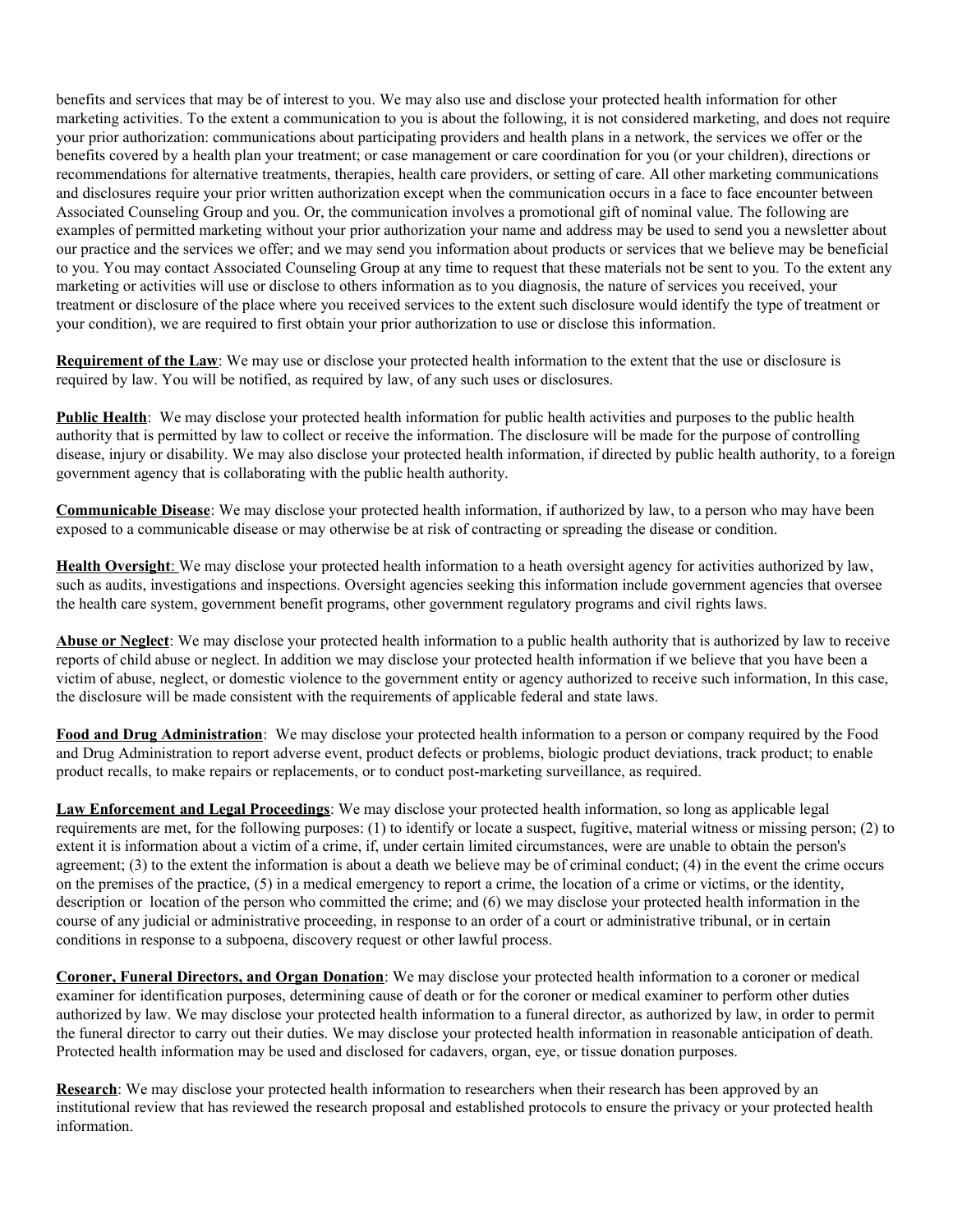**To Avert a Serious Threat to Health or Safety**: Consistent with applicable federal and state laws, we may disclose your protected health information, if we believe that the use or disclosure is necessary to prevent or lessen a serious and imminent threat to the health or safety of a person or the public.

**National Security and Intelligence Actions**: We may release medical information about you to authorized federal officials for intelligence, counter -intelligence and other national security activities authorized by law.

**Workers' Compensation**: Your protected health information may be disclosed by us as authorized to comply with workers' compensation laws and other similar legally established programs.

**Inmates**: We may use or disclose your protected health information if you are an inmate of a correctional facility and your physician created or received your protected health information in the course of providing care for you.

**Others involved in Your Health Care**: Unless you object, we may disclose to a member of your family, a relative, a close friend, NHHS case manager, or any other person you identify, your protected health information that directly relates to that person's involvement in your health care or life. If you are unable to agree or object to such a disclosure, we may use or disclose such information as necessary if we determine that it is in your interest based on our professional judgment. We may use or disclose such information to notify or assist in notifying a family member, personal representative or any other person that is responsible for your care of your location, general condition or death. Finally, we may use or disclose your protected health information to an authorized public or private entity to assist in disaster relief efforts and to coordinate uses and disclosures to family or other individuals involved in your health care.

**Emergencies**: We may use or disclose your protected health information in an emergency treatment situation. If this happens, a physician Associated Counseling Group supervising practitioner, or your mental health therapist shall try to obtain your consent as soon as reasonably practicable after the delivery or treatment. If an Associated Counseling Group representative is required by law to treat you, and the individual has attempted to obtain your consent but is unable to obtain your consent, he or she may still use or disclose your protected health information to treat you.

**Communication Barriers**: We may use or disclose your protected information if your physician or another physician in the practice attempts to obtain consent form you but is unable to do so due to substantial communication barriers, and the physician determines using professional judgment, that you intended to consent to use or disclosure under the circumstances.

## **Civil Rights**

Following is a statement of your rights with respect to your protected health information and a brief description of how you may exercise your rights.

**You have the right to inspect and copy your protected health information**. This means you may inspect and obtain a copy of protected health information about you that is contained in a designated file for as long as we maintain the protected health information. A client file contains medical and billing records and any other records that your provider uses for making decisions abut you. If you request a copy of the information, we may charge a fee for the costs of copying, mailing or other supplies associated with your request.

Under federal law, however, you may not inspect or copy the following records: psychotherapy notes; information complied in reasonable anticipation of, or use in, a civil, criminal, or administrative action or proceeding, and protected health information that is subject to law that prohibits access to protected health information. Depending on the circumstances, a decision to deny access may be enforced. If you are denied access to your protected health information, you may request that the denial be removed.

You have the right to request a restriction of you protected health information. This means you may ask us not to use or disclose any part of your protected health information for the purpose of treatment, payment or health care operations. You may also request that any part of your protected health information not be disclosed to family members or friends who may be involved in your care or for notification purposes as described in this Notice of Privacy Practices. Your request must be made in writing to the Privacy Contact and must state the specific restriction requested and to whom you want the restriction to apply. Associated counseling Group representatives are not required to agree to a restriction that you may request if the case coordination is overridden by a legal case with NHHS or involving children and possible custodial rights with an NHHS case manager.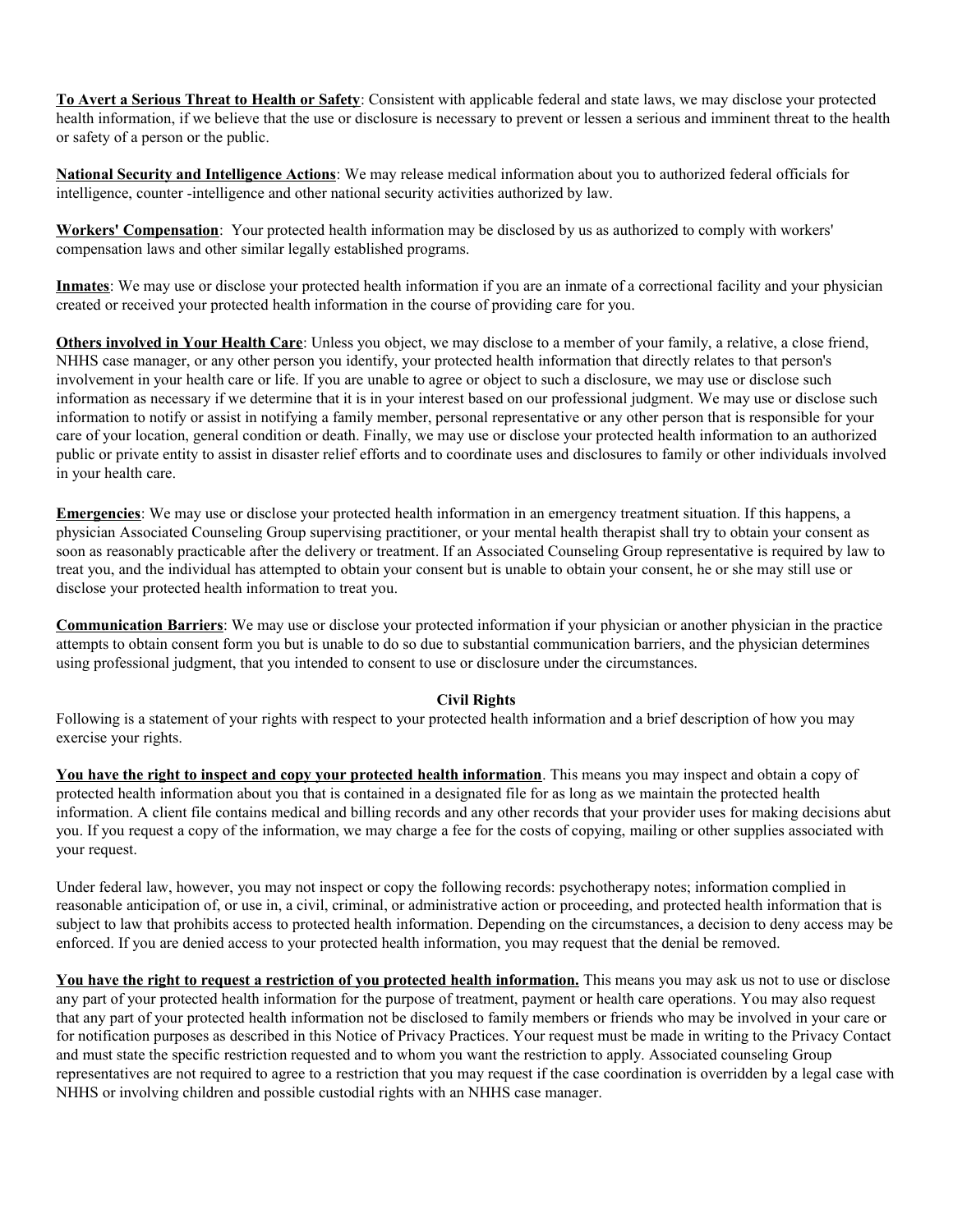**You have the right to request to receive confidential communication from Associated Counseling Group by alternative means or at an alternative location.** Your request must be in writing and must specify how or when you wish to be contacted. We will accommodate reasonable requests.

You may request an amendment of your protected health information. If you review your protected health information and believe it is in error or incomplete, you may make a written request to amend the information. You have the right to request an amendment for as long as the information is kept by or for us. The request must be made in writing to Associated Counseling Group, and must contain a reason to support your request. We may deny your request for information if the information sought to be amended is not part of the medical information kept by us or for us, was not created by us unless the person or entity that created the information is no longer available to make the amendment, is not part of the information which you are permitted to inspect and copy, or is, in our reasonable belief, accurate and complete. If we deny your request for amendment, we must provide for you with written explanation for the denial and an explanation of your rights to submit a written statement disagreeing with the denial.

## **You have the right to receive an accounting of certain disclosures we have made, if any, of your protected health information.**

You may make a written request to Associated Counseling Group for an accounting of disclosure of your protected health information made by us for a period up to the last six- (6) years. The first accounting request made by you within a twelve (12)-month period is free; you will be charged for additional requests within the twelve (12)-month period. The right to receive this information is subject to certain exceptions, restrictions, and limitations, including the following. We do not have to account for disclosures made to carry out treatment, payment or health care operations; made to you or your representatives; to correctional institutions or law enforcement officials, or for national security or intelligence purposes.

**You have the right to obtain a paper copy of this notice from us.** Upon request, even if you have agreed to accept this notice electronically.

#### **Complaints**

If you believe your privacy rights have been violated, you may file a written complaint with Associated Counseling Group or the Secretary of Health and Human Services. We may not retaliate against you for filing a complaint

This notice becomes effective upon the receipt and acknowledgment of the document.